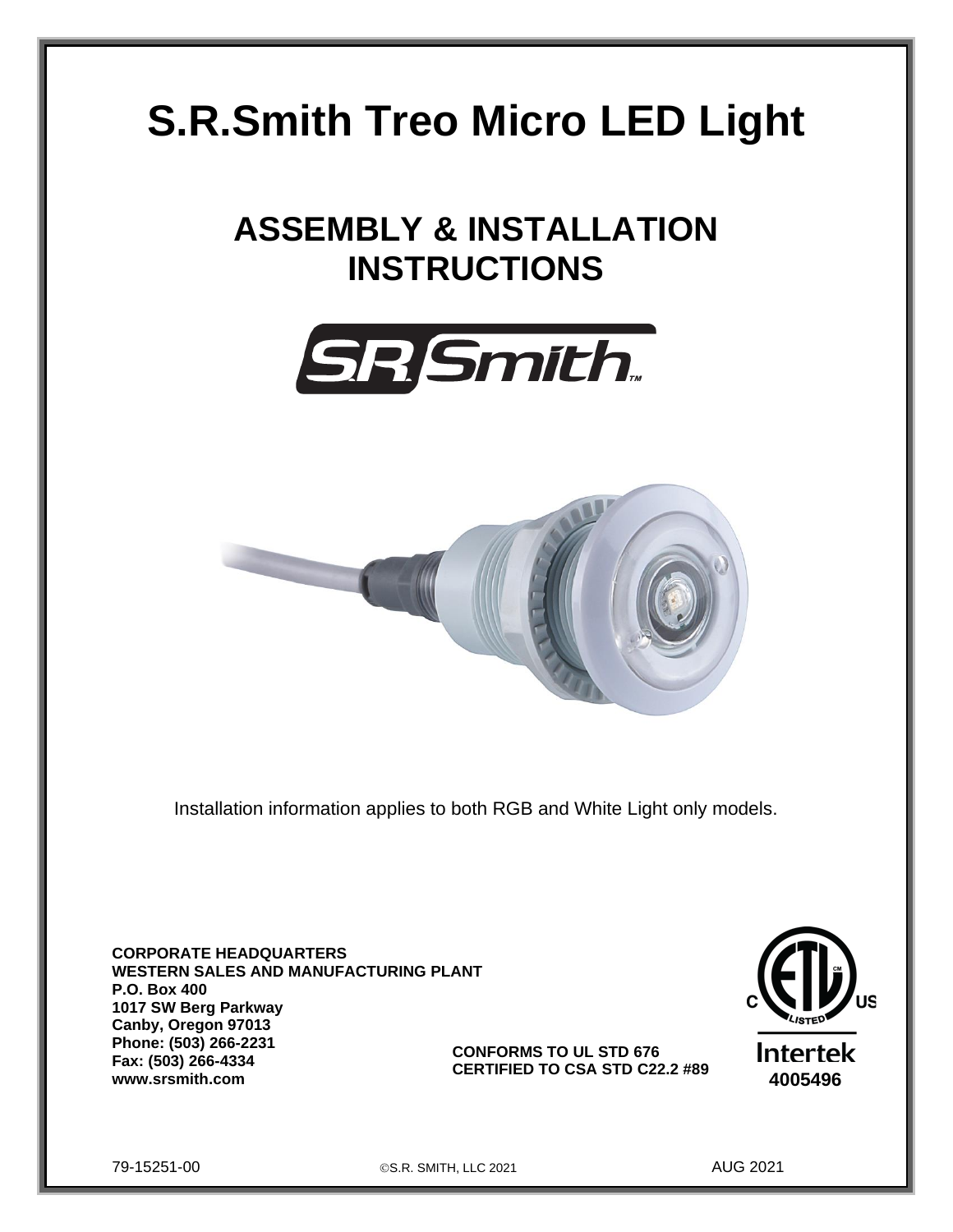Thank you for purchasing the S.R.Smith Treo Micro LED Light for underwater lighting applications in small, shallow areas or places where low powered accent lighting is desired in pools, spas, and water features.

The light comes with its own custom concrete or fiberglass wall fitting that will glue onto  $\frac{3}{4}$ " PVC pipe or conduit. While not recommended, the light body also comes threaded to fit ½" NPT female threads for alternative installations.



S.R.Smith poolLUX™ **ACP**\* compatible

(\*ACP = Advanced Control Protocol – see pg. 4 for additional information)

### **Important Installation Information**

- 1. Ensure that the electrical system for your pool conforms with all requirements of the National Electrical Code (NEC) and all relevant local codes and ordinances.
- 2. This 12V Underwater Light must be installed in accordance with the National Electrical Code by a Certified Electrician or a Qualified Pool Technician. **NOTE:** No Bonding Terminal is required on the forming shell since the fixture is an all plastic construction and complies with NEC article 680 Requirements.
- 3. Waterproof conduit must be used from the S.R.Smith Treo Micro Light to the 'above ground' power supply equipment.
- 4. **For supply connection, use only an isolating low voltage power supply with ungrounded output, evaluated for swimming pool use.**
- 5. **DO NOT CONNECT THIS 12V LIGHT DIRECTLY TO A 120VAC CIRCUIT - LIGHT WILL BE DAMAGED.**
- 6. Fit your S.R.Smith Treo Micro LED Light/s as outlined in the following detailed installation instructions.

### THIS DEVICE IS NOT INTENDED FOR USE WITH EMERGENCY EXITS NE CONVIENT PAS AUX SORTIESDE SECOURS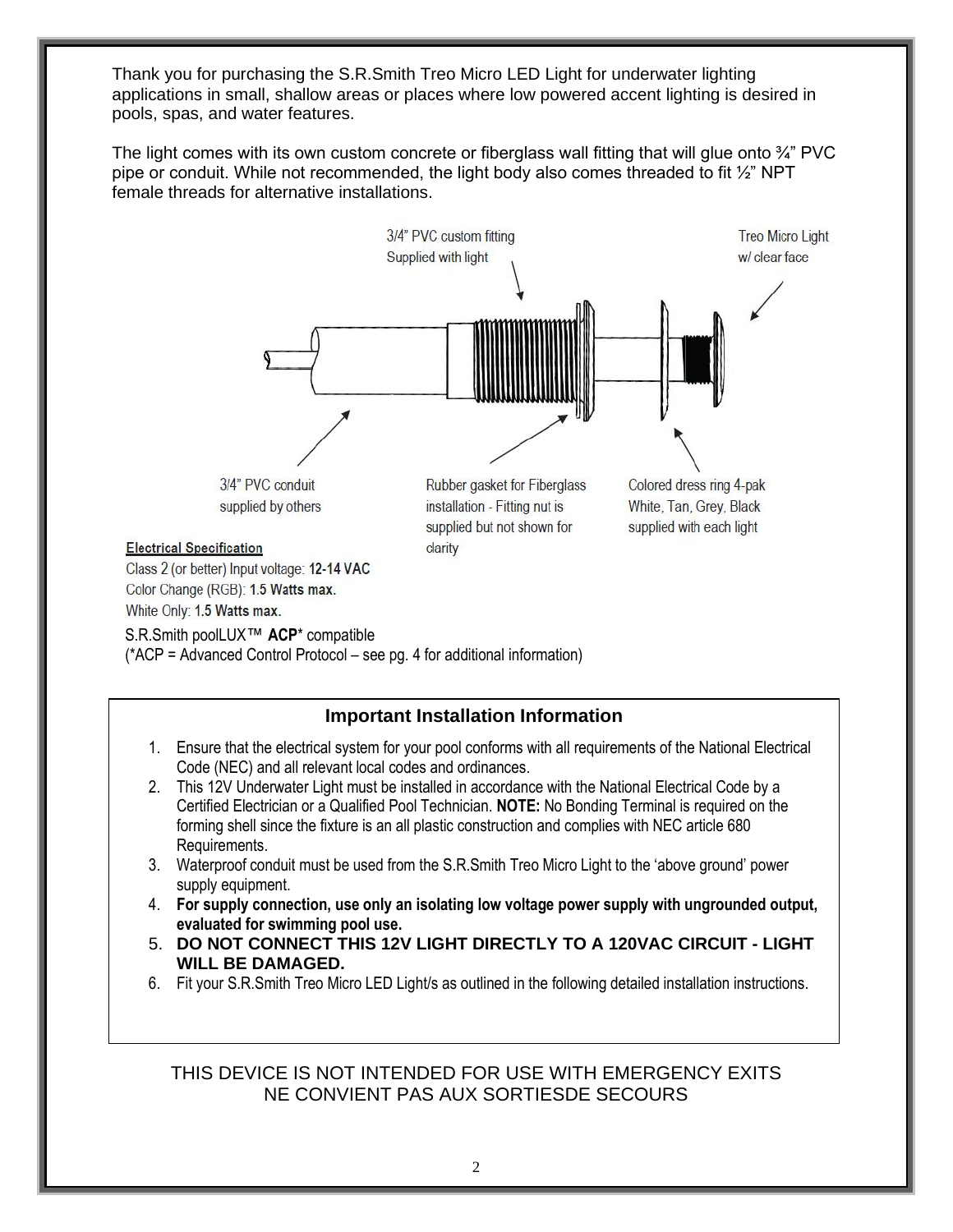# **Installation instructions for S.R.Smith Treo Micro LED Series with custom, ¾" wall fitting for concrete or fiberglass pools or spas**

- 1. Locate the appropriate positions for mounting the wall fittings to install the S.R.Smith Treo Micro lights to give the best coverage in the desired area. Per NEC Article 680.23 (5) lights are to be installed in no less than 18" (450mm) below the normal water level unless the luminaire is listed and identified for use at lesser depths. **S.R.Smith lights are listed and identified for use at depths no less than 4" (100mm) below the normal water level.** All depth measurements are from the normal water level to the top of the Luminaire lens.
- 2. Run 3/4", Watertight, PVC conduit to the light location from the 'Above Ground' location of the 12VAC, Class 2 power source. Conduit may need to terminate directly to the power source enclosure or an approved Junction Box depending on local Rules and Regulations for the application. **For Concrete** - Omit the fitting nut and gasket so that the fitting can be directly glued on the 3/4" PVC conduit with the back of the fitting flange at wall finish grade. Use tape to mask off the front of fitting to protect it from plaster or other finish material as the color ring needs to fit cleanly over the front of the fitting. **For Fiberglass** - Drill a 1 5/16" to 1 3/8" hole. Place the gasket behind the fitting flange and slide fitting through hole from the front and secure nut from the back - DO NOT Over-tighten. Silicone sealant suitable for pool use may be used to enhance sealing around fitting if used in a problematic area such as curves or uneven surfaces. Be sure to protect the front of the fitting from glue, sealant or other debris as the color ring needs to fit cleanly over the front of the fitting.
- 3. Fit the desired color ring on the fitting face and carefully pull the waterproof supply cable through. Fit the S.R.Smith Treo Micro into the 1/2" threads and use the included tool to gently tighten the light body. DO NOT Over-tighten the light as damage may occur. Connect the red / black wire conductors of the S.R.Smith Treo Micro to an approved, low voltage, Class 2, Magnetic Type Power Source operating between 12 - 14VAC or an S.R.Smith poolLUX™ brand power source as required by NEC or relevant local codes and ordinances.

Luminaire is listed and identified for use at 4" or more below the normal water level of the pool.



# **S.R.Smith Treo Micro LED Light Winterization Recommendations**

Swimming Pools may or may not be drained completely. If not drained completely, the water level should be lowered below the S.R.Smith Treo Micro LED light and make sure that all water is drained from the wall fitting and conduit. The S.R.Smith Treo Micro will need to be unthreaded (completely disengage the threads) from the wall fitting and left to rest in the fitting. Alternatively, the S.R.Smith Treo Micro light may be removed completely, the conduit purged of all water, and water level left below the fitting.

**NOTE** - If water is trapped in conduit, damage may occur from freeze expansion.